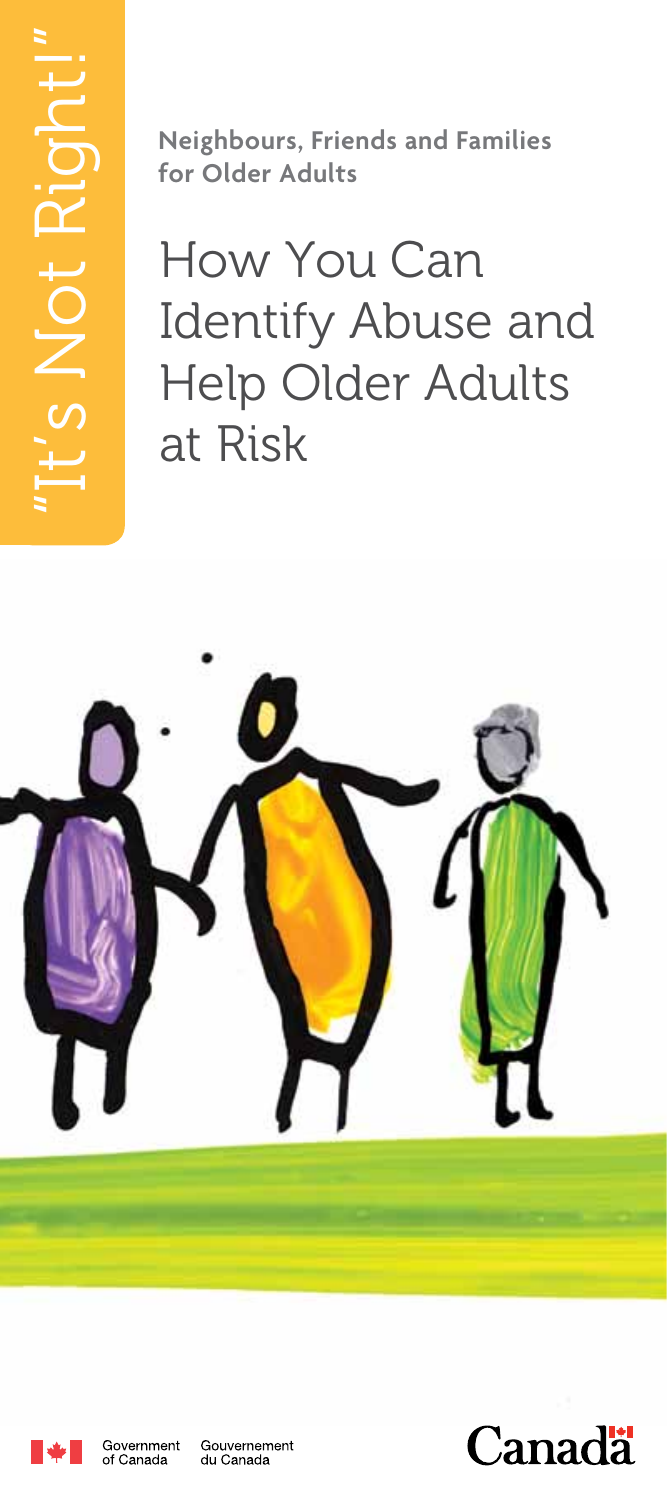We have a shared responsibility to promote respect for all members of our society. Everyone has a role to play.

When people have trouble in their relationships, you may be the neighbour, friend or family member who can make a positive difference. If you are concerned that an older adult in your life may be experiencing abuse, this brochure can help you to recognize the warning signs so that you can help.

We also need to recognize the ways our society discriminates against older adults. "Ageism" is the term that describes attitudes and beliefs that cause people to treat older adults as if they were less important or less valued *because* they are older. These attitudes are a factor in abusive situations because they allow people to believe that they have the right to ignore, harm or control an older adult.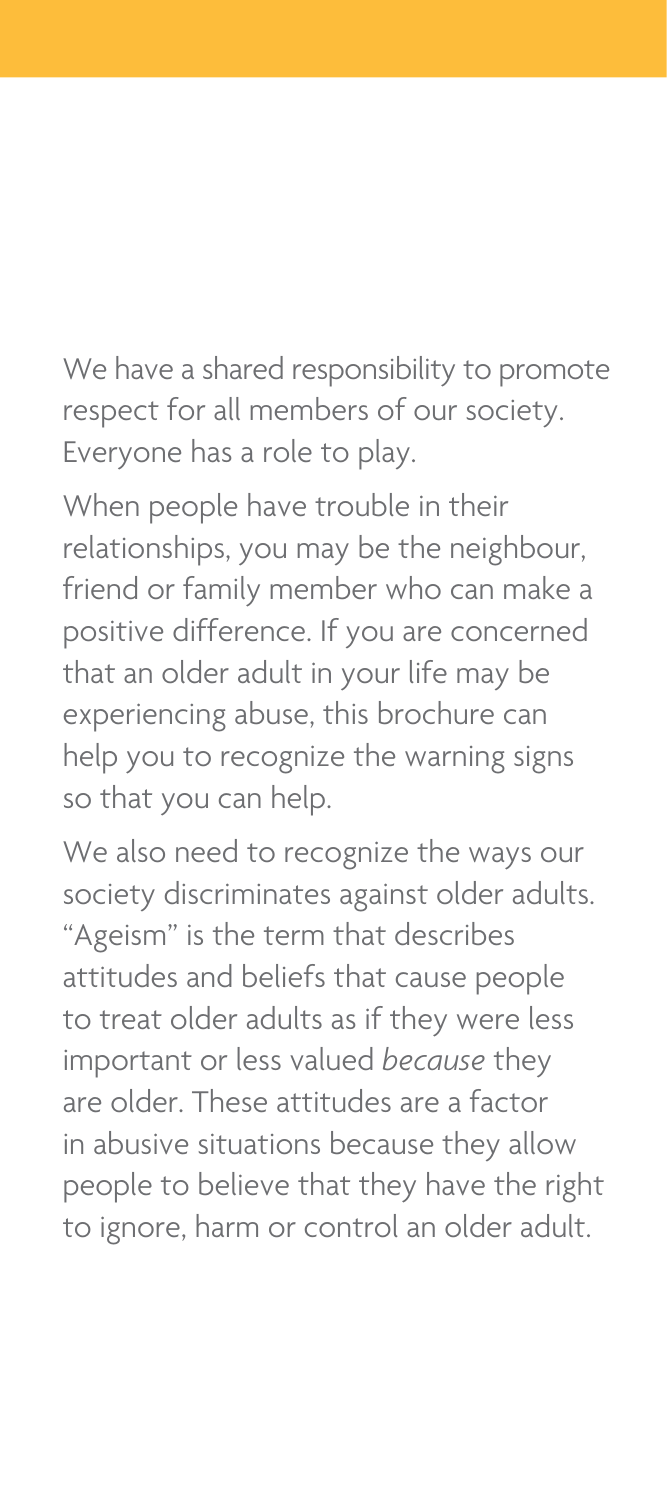## What Is Abuse of Older Adults?

The terms "elder abuse" and "senior abuse" are often used to describe the experience of older adults who are abused, usually by someone they know and often by someone they care about. It is abuse whenever someone *limits or controls the rights and freedoms of an older adult.* The older adult is unable to freely make choices because they are afraid of being humiliated, hurt, left alone, or of the relationship ending. Abuse causes harm to an older adult.

The World Health Organization (WHO) defines abuse of older adults as "a single or repeated act, or lack of appropriate action, occurring within any relationship where there is an expectation of trust, which causes harm or distress to an older person."

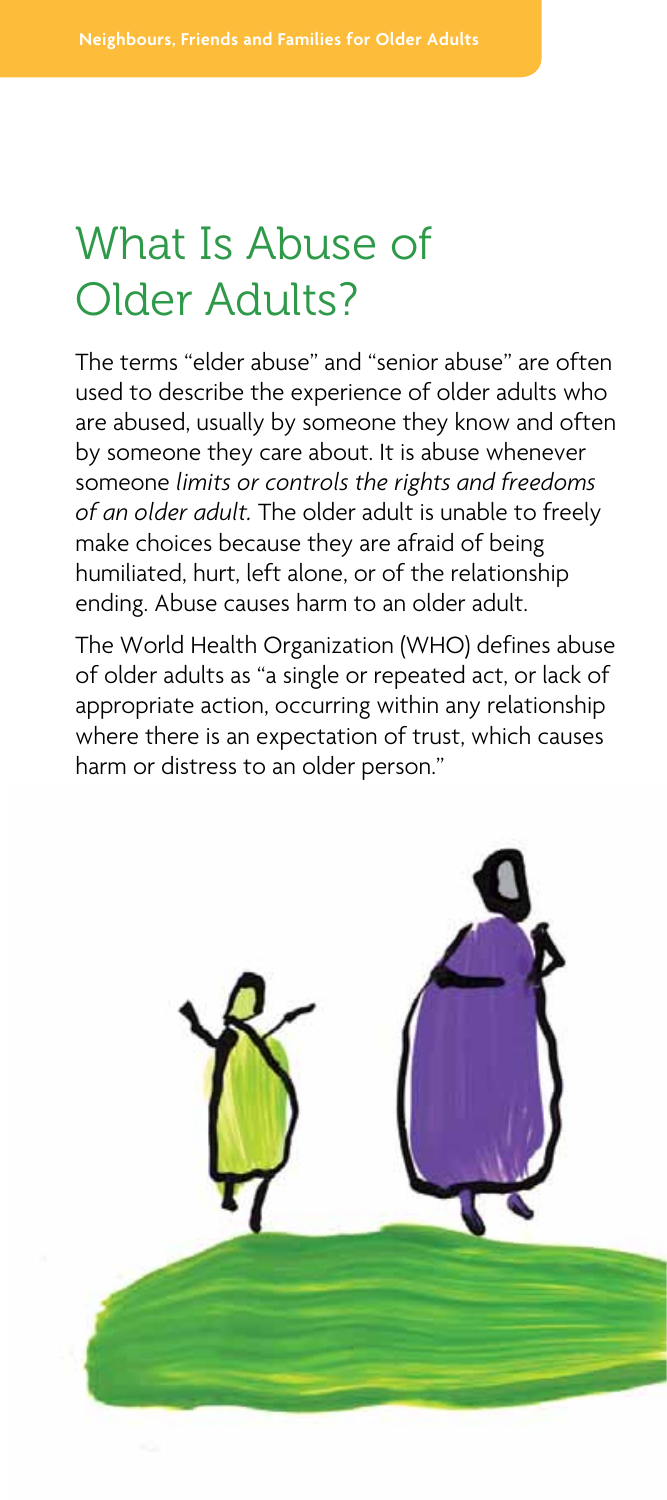## Who Are the Abusers of Older Adults?

Abuse of older adults often occurs within the family, by adult children or grandchildren. However, other relatives, friends, neighbours, paid or unpaid caregivers, landlords, financial advisors or any individual in a position of power, trust or authority can also be abusive. When a spouse is abusive, it is called domestic violence.

# Who Is at Risk?

*I never thought it would happen to me.* Abuse can happen at any age to any person.

There are a number of risk factors that may cause concern:

- **n** Isolation—physical, social or cultural
- History of domestic violence
- **Shared living situations**
- **Dependency on an older adult (for shelter or** financial help)
- <sup>n</sup> Addiction issues
- **Depression and other mental health issues**
- Cognitive impairment

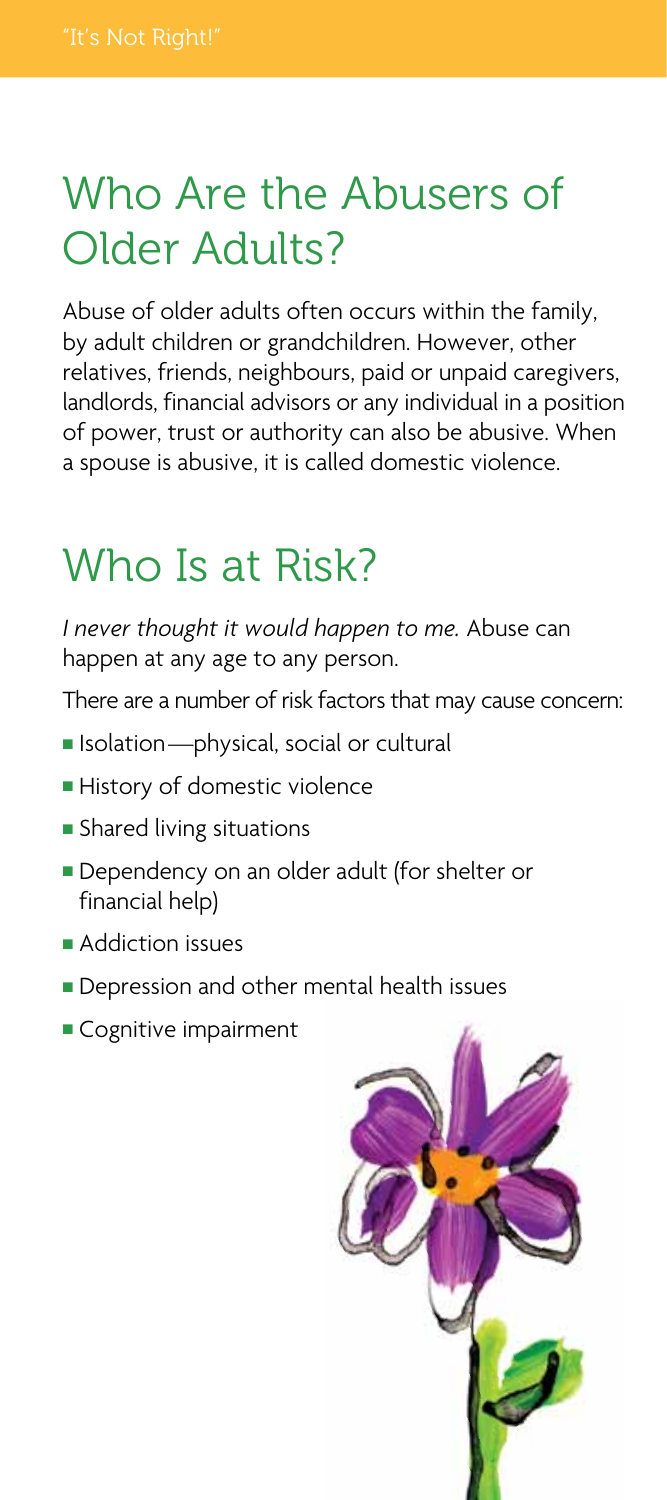## How You Can Recognize Abuse

Abuse happens in different ways, and usually becomes worse if there is no help of some kind. Older adults often experience more than one form of abuse. All abuse is serious and causes harm.

### **1. Financial Abuse**

 *My granddaughter moved in with me some time ago. I asked her to leave because she used my bank card to take money from my account a couple of times. She said she has no place to go. I feel guilty and let her stay, but I am afraid she will do it again.*

 *My younger sister lives with me since her husband died. I have worked hard and saved money for many years. She has threatened to end our relationship if I don't write a new will that leaves all of my savings to her.*

 *Last week, my son-in-law asked me to sign a power of attorney so that he could help with my affairs. He disagrees with the way I manage my money, and I have heard him tell my daughter that he thinks I am getting senile. I am a little afraid of him.*

**It is financial abuse if somebody tricks, threatens, or persuades older adults out of their money, property or possessions. Sometimes the abuser might influence or force the abused to change their will, sign a power of attorney, or the abuser might cash cheques without their knowledge.**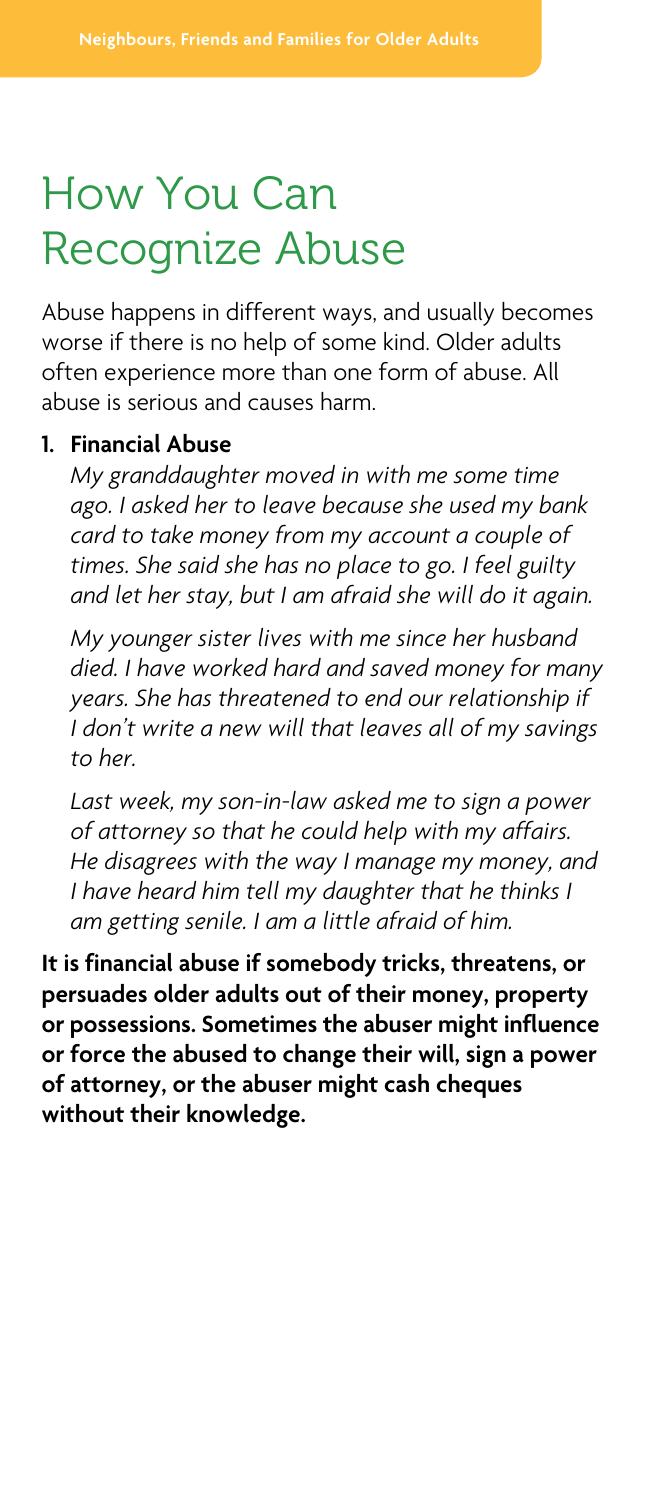### **2. Psychological Abuse**

 *I don't have a big family and have outlived most of my friends. My niece is the only family member I see regularly. She says I'm lazy and should be thankful that she takes time to visit me.*

 *My husband controls my every move. He tells me I am "too stupid" to make decisions or handle money. He won't let me see my friends anymore.*

 *My wife laughs at me in front of people because I can't manage zippers and buttons without her help. She tells people that I am "worse than a child" and that she would never let herself be so helpless.*

**It is psychological abuse if somebody threatens, insults, intimidates or humiliates an older adult, treats the person like a child, or does not allow them to see their family and friends.**

### **3. Spiritual or Religious Abuse**

 *My daughter-in-law tells me that my spiritual tradition is "ridiculous" and she has convinced my son not to let my grandchildren come to ceremony with me any longer.*

 *My children are angry that I have made some large donations to a religious organization I support. I have overheard them say that they should "do something" to keep me away from the "religious fanatics." These people are not fanatics*—*they are my friends.*

 *My brother doesn't want me to go to church anymore. I am afraid to disobey him, but the fellowship and my faith are important to me.*

**It is spiritual or religious abuse when someone limits or restricts the spiritual practices, customs or traditions of an older adult. Abuse also includes using an older adult's beliefs to exploit the person, attacking the person's beliefs, or not allowing the person to participate in religious events and activities.**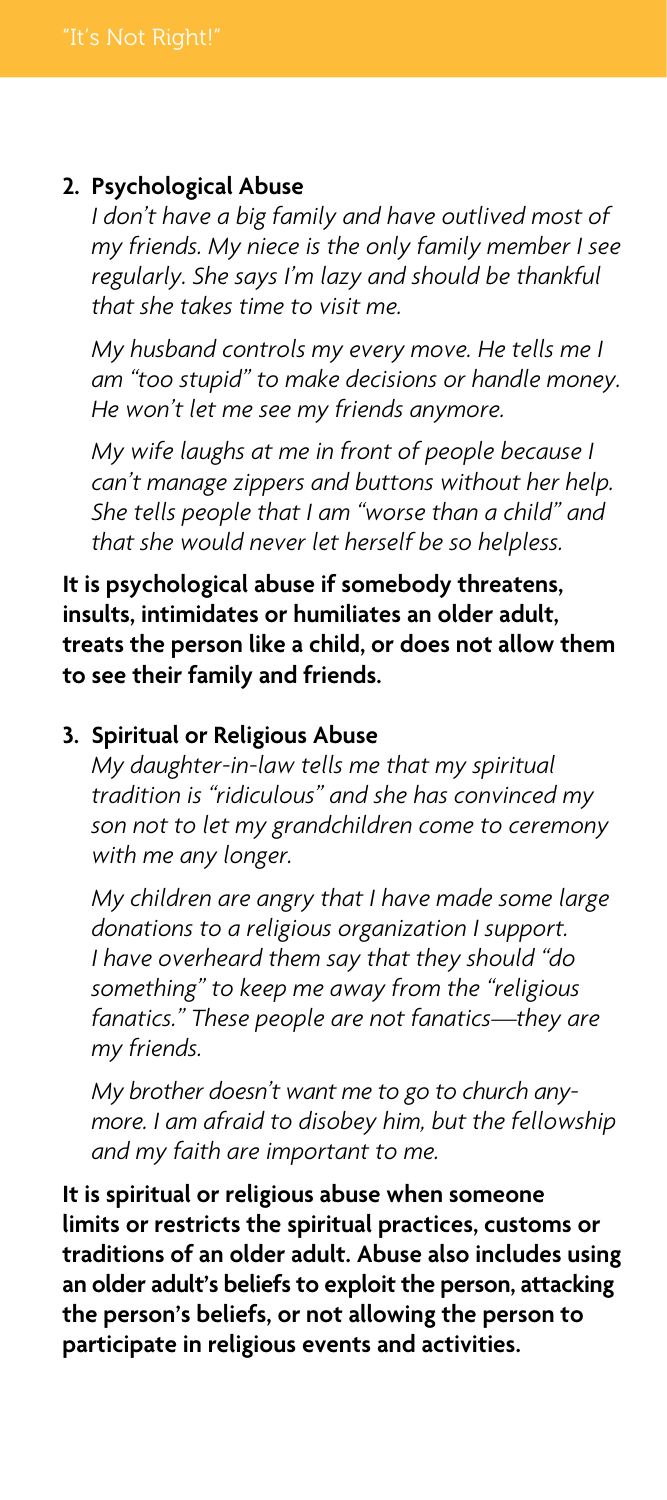#### **4. Sexual Abuse**

 *My husband has always been very controlling. He has never hit me, but lately he pressures me for sex. He won't let me sleep until I give in.*

 *My neighbour is a widower who brings my groceries because we both live so far out of town. Since my husband died he has started hugging and touching me even though I ask him not to. He calls it his "delivery fee."*

 *My nephew and his girlfriend live with me. They have sex anywhere they please and don't close the door even when I am home. I have asked them repeatedly to be more private, but they laugh at me and call me a prude.*

**It is sexual abuse if somebody forces an older adult to engage in sexual activity. This may include verbal or suggestive behaviour, not respecting personal privacy, and sexual intercourse.**

#### **5. Neglect**

 *My son suffered a brain injury when he was young and he has lived with me his whole life. He does help more now that I am no longer able to get around very well, but my daughter expects him to do everything and he just can't. She lives nearby but is very busy. I haven't been able to get out for groceries for over a week this time.*

 *My friend and I have lived together for ten years. My knees are bad and I haven't been able to share the chores of the house recently. She is angry about this and refuses to clean my part of the house or prepare food for me. She hasn't spoken to me in three weeks. I don't speak English very well and have no one else to talk to.*

 *I live in the basement of my brother's house. He is very successful and travels a lot. When he goes away he locks me in. He says he is afraid that I will wander off. Even though he leaves food and things to read, I get very depressed if he is gone for more than a couple of days.*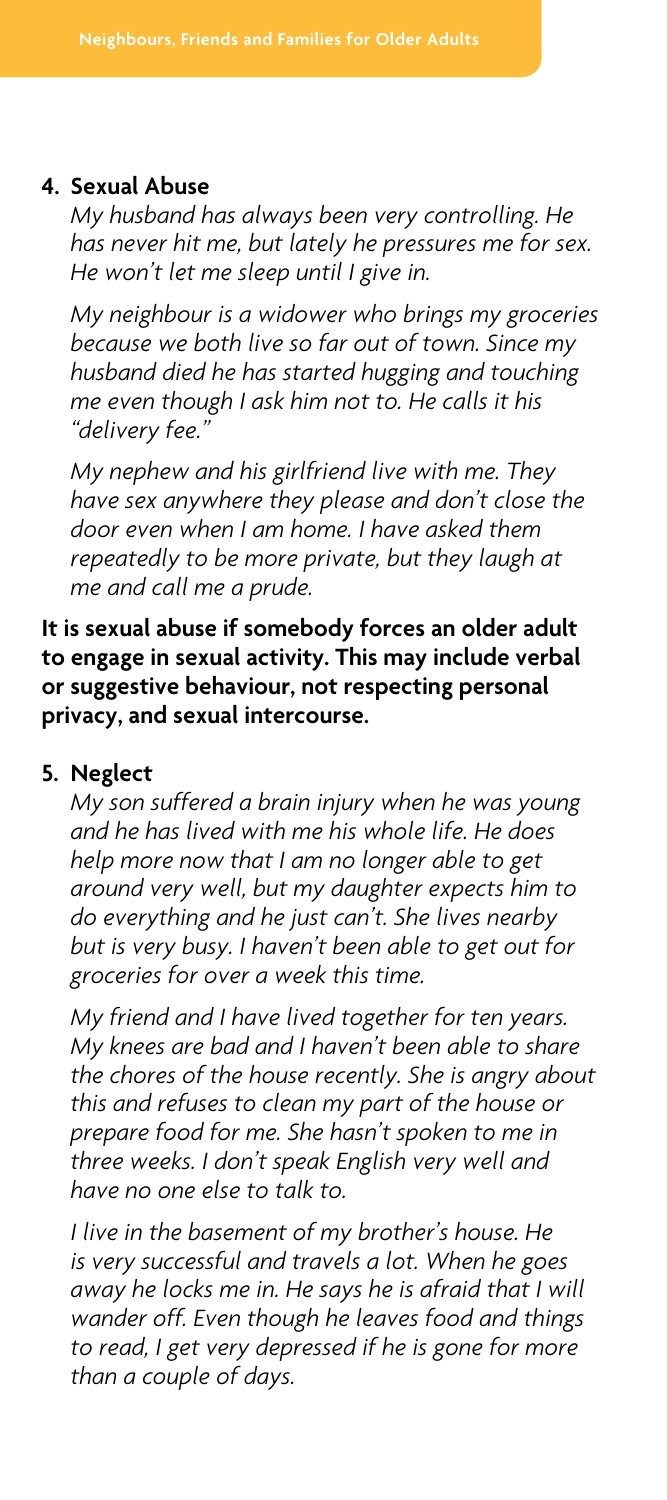**Neglect occurs when someone withholds care, food and/or emotional support that an older adult is unable to provide for himself or herself. Sometimes people providing care do not have the necessary knowledge, experience or ability.**

### **6. Physical Abuse**

 *My husband pulls my hair when he is angry and yells that I don't listen to him. He has always yelled at me, but he never used to hurt me.*

 *I am not as independent as I used to be. I need help with certain tasks. My daughter helps me, but I am ashamed to admit that sometimes she shakes me and even hits me.*

 *My younger brother and I live together. He has always had a temper. Recently when he was drinking, he pushed me against the wall a couple of times.*

**It is physical abuse if somebody hits an older adult or handles the person roughly, even if there is no injury.**

## WARNING SIGNS If you suspect abuse, look for:

- Older adults who tell you they are being abused or hurt—believe them!
- n Injuries such as bruises, sprains, broken bones, scratches, especially when the explanation does not fit the injury;
- **Example 1** Changes in behaviour of the older adult such as depression, withdrawal, fear;
- **n** Changes in regular social activity such as missing church or other social events;
- **n** Changes in living arrangements such as previously uninvolved relatives or new friends moving in;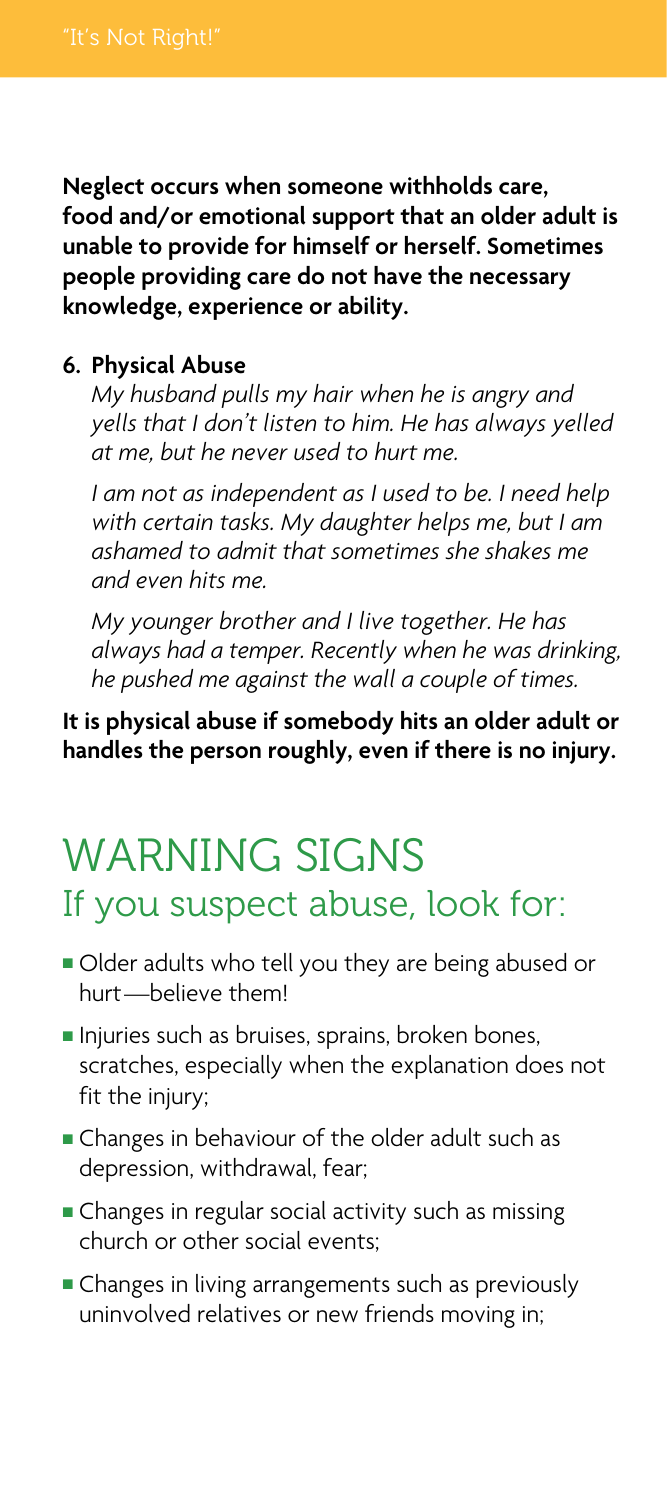- **n** Changes in financial situations such as cancellation of service (e.g. television, Internet, phone) because the bills are not paid, things "disappearing" from the house;
- **Signs of neglect such as no food in the house,** being left alone for long periods of time, not having glasses or hearing aids that are needed, not having proper clothing.

## WARNING SIGNS If you suspect abusive behaviour, look for:

- **Controlling behaviour:** 
	- Not allowing older adults the right to freely make decisions and choices
	- $\blacksquare$  Refusing to allow them to visit with anyone alone
	- $\blacksquare$  Isolating them from friends and family
	- <sup>n</sup> Using the "silent treatment" to control them
	- Not allowing them to use the phone
	- Disregard for their privacy
	- $\blacksquare$  Locks on the outside of the bedroom door
	- Reading or withholding their mail
	- Handling all of the money
- <sup>n</sup> Blaming the older adult for the abuse: *It's your fault that I pushed you!*
- <sup>n</sup> A strong sense of entitlement: *I can do what I want! You owe me!*
- <sup>n</sup> Treating the older adult like a child: *Do what I tell you!*
- **Frequent arguments, name calling or threats;**
- **Example 2** Leaving a dependent person alone for long periods of time.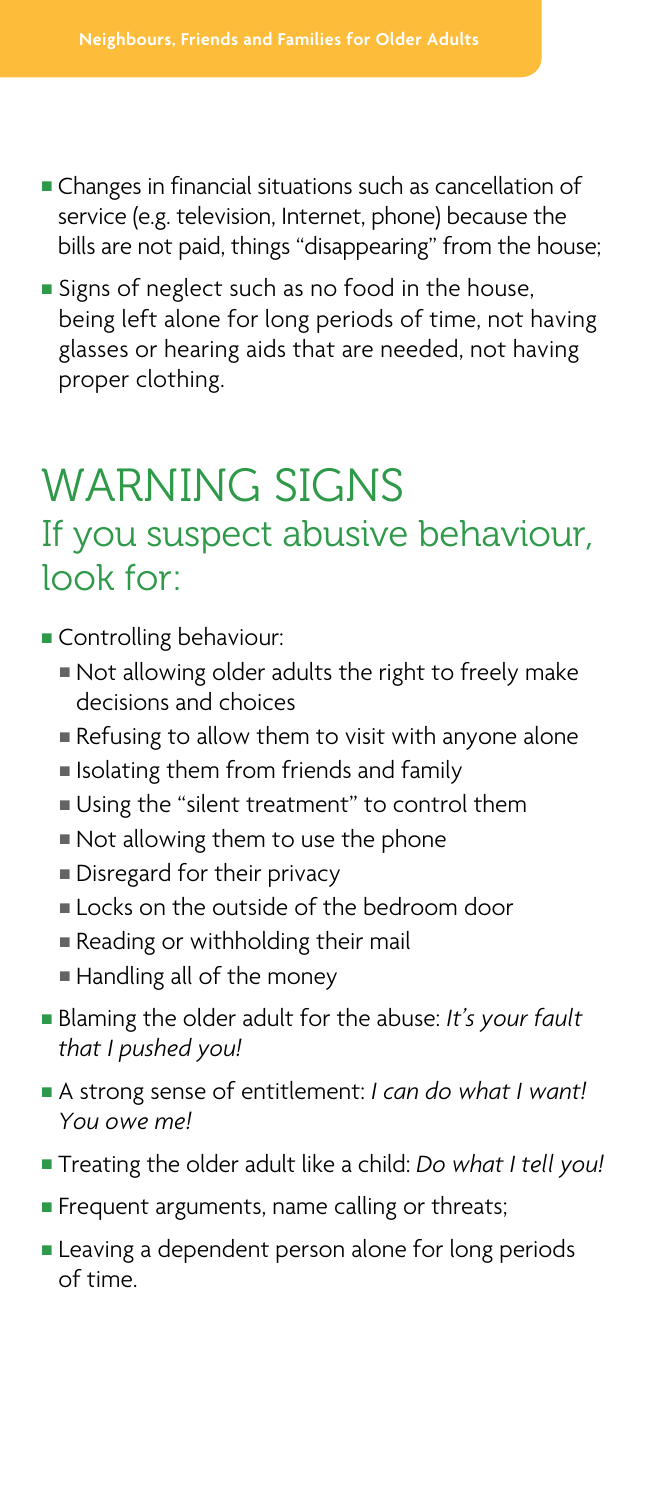# But How Do You Know If It Is Abuse?

It may be difficult to determine that abuse is taking place. Every situation is different. A warning sign does not automatically mean abuse is happening. Ask questions, seek advice from experts on abuse, avoid judgment and be respectful. Trust your instincts.

# What You Can Do

Neighbours, friends and family members can learn to do three things:

- **1. SEE it! "It's not right!"** Recognize the warning signs of abuse.
- **2. NAME it! "That looks/sounds like abuse."** Talk to the older adult.
- **3. CHECK it! "Is it abuse? What can I do to help?"** Ask questions, check with experts about what to do next, check for danger—help with safety planning.

**1. SEE it!** Take your concerns seriously, learn the warning signs.

 *I am worried about my friend who hasn't been to the Centre for weeks. The last time I saw her, she seemed very anxious.*

**2. NAME it!** Overcome your hesitation to help. Talk to the older adult you think may be abused (without the person you think is abusive present) about what you have seen or heard. Use non-judgmental language.

 *I haven't seen you at the Centre for some time now, and I know how important it is to you. You seem upset. I miss seeing you.*

### **3. CHECK it!** Ask questions.

 *Are you ok? Do you feel safe? Is there anyone hurting you or making you feel uncomfortable? What do you want to do? How can I help?*

If you have immediate concerns about safety, call the police.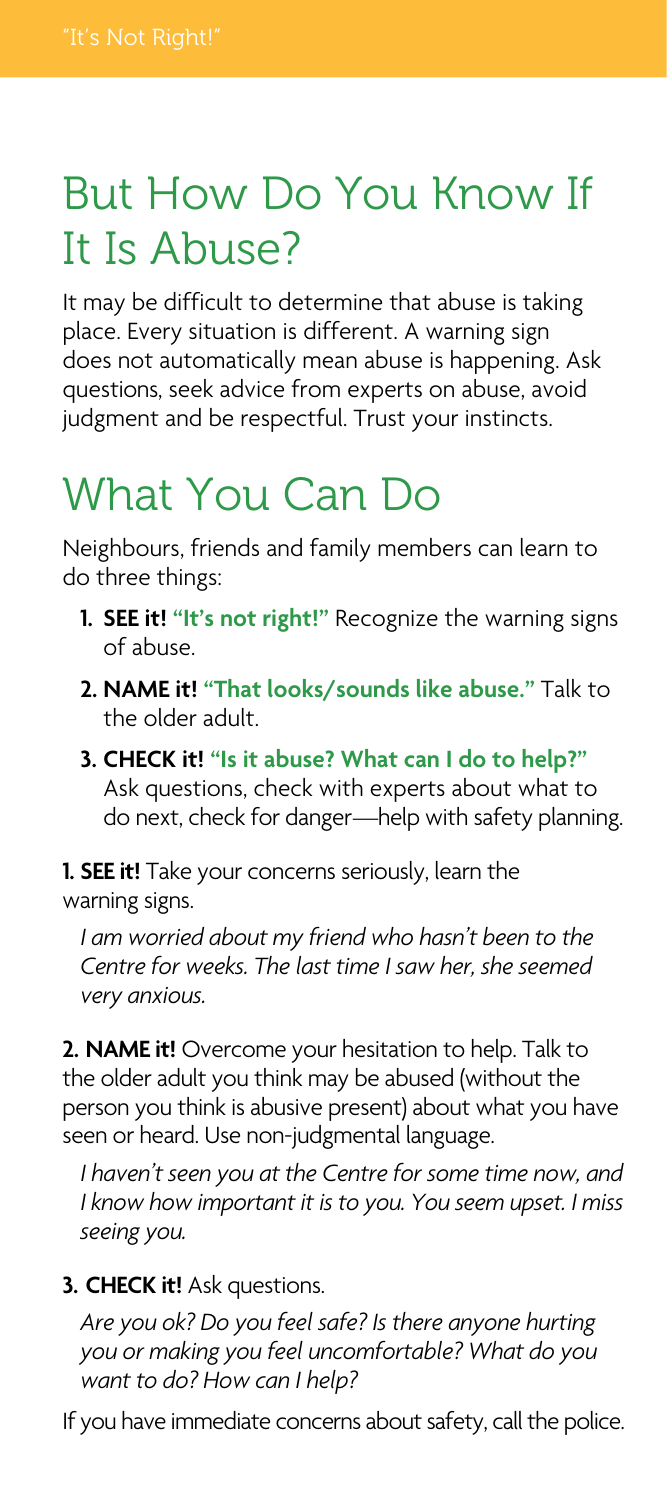

### See also:

## "It's Not Right!"

### **Neighbours, Friends and Families for Older Adults**

- What You Can Do to Keep Yourself Safe From Abuse
- What You Can Do When Abuse or Neglect Is *Happening to an Older Adult in Your Life*